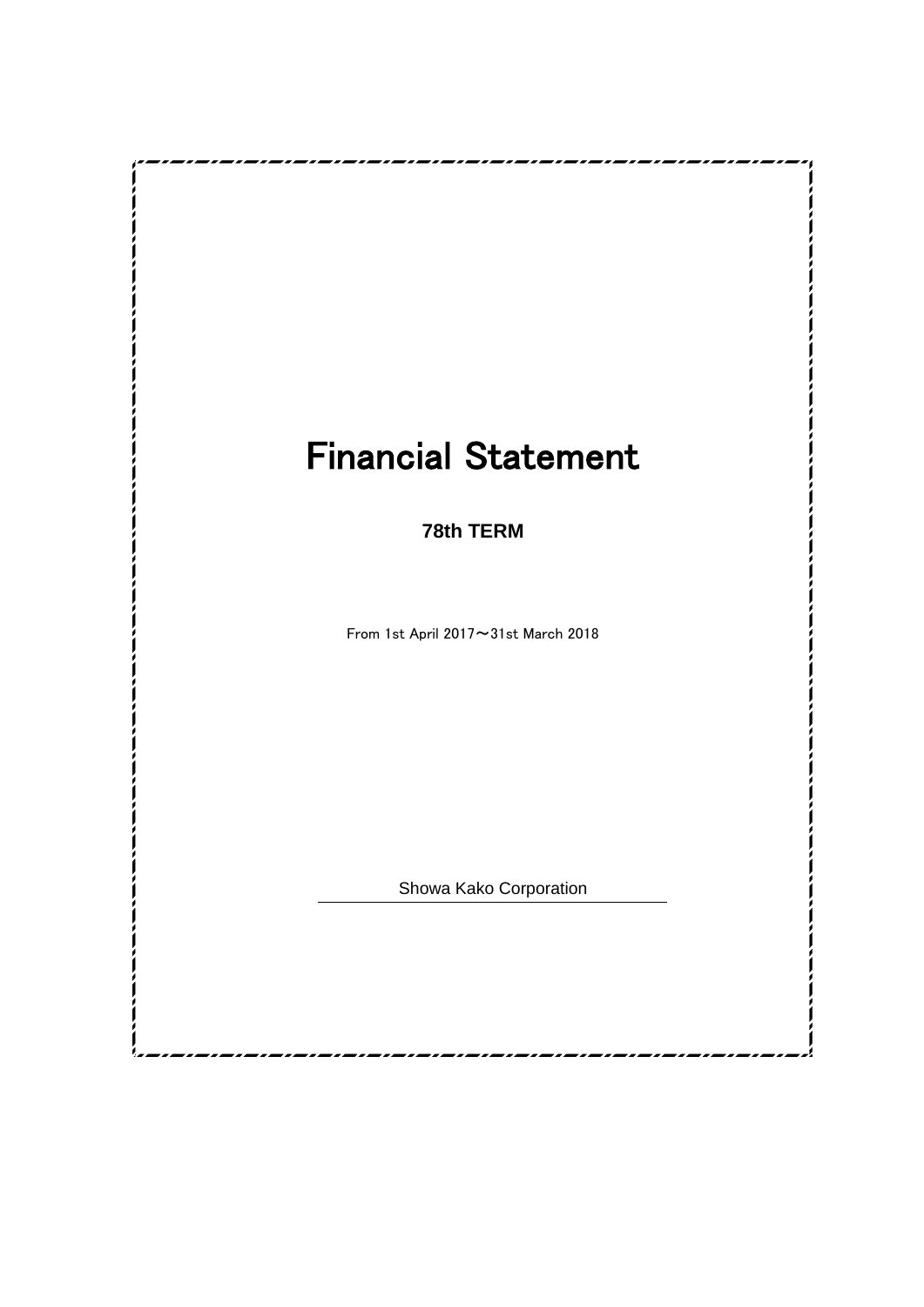## **Balance Sheet**

31st March 2018

| Showa Kako Corporation                   |                        | (Unit: Yen)                             |                         |  |  |  |
|------------------------------------------|------------------------|-----------------------------------------|-------------------------|--|--|--|
| <b>Assets</b>                            |                        | <b>Liabilities</b>                      |                         |  |  |  |
| Description                              | Amount                 | Description                             | Amount<br>1,849,446,506 |  |  |  |
| <b>Current assets</b>                    |                        | 4,044,768,312 Current liabilities       |                         |  |  |  |
| Cash and deposits                        | 1,481,077,165          | <b>Bills Payable</b>                    | 290,524,869             |  |  |  |
| Receivable                               | 84,600,812             | <b>Accounts Payable</b>                 | 1,322,763,132           |  |  |  |
| <b>Accounts Receivable</b>               | 1,403,887,505          | Arrears                                 | 203,488,759             |  |  |  |
| Marketable securities                    | 26,526,851             | Accrued expenses                        | 4,756,288               |  |  |  |
| Products & Goods                         | 503,398,834            | <b>Corporation Tax</b>                  | 475,000                 |  |  |  |
| Raw materials                            | 133,750,753            | <b>Deposits</b>                         | 6,521,898               |  |  |  |
| Work in process                          | 329,283,843            | Reserve for bonus                       | 101,760                 |  |  |  |
| Other current assets                     | 94,242,549             | Advance received                        | 0                       |  |  |  |
| Allowance for Loan Losse                 | $\triangle$ 12,000,000 | Suspense receipt                        | 670,000                 |  |  |  |
|                                          |                        | One year long term loan                 | 20,144,800              |  |  |  |
| <b>Fixed Assets</b>                      | 2,328,939,687          | Consumption tax payable                 |                         |  |  |  |
| <b>Tangible fixed assets</b>             |                        | 1,902,515,312 Fixed Liabilities         | 3,197,079,774           |  |  |  |
| <b>Building</b>                          | 371,835,627            | Long Term Loan                          | 3,175,214,000           |  |  |  |
| Building equipment                       | 261,574,375            | <b>Bonds</b>                            | 21,865,774              |  |  |  |
| <b>Structures</b>                        | 83,176,313             | <b>Liabilities Total</b>                | 5,046,526,280           |  |  |  |
| Machinery                                | 923,209,291            | <b>Net Assets</b>                       |                         |  |  |  |
| Vehicles and<br>transportation equipment | 3                      | <b>Shareholders' equity</b>             |                         |  |  |  |
| Tools, furniture and fixture             | 15,942,363             | <b>Capital</b>                          | 100,000,000             |  |  |  |
| Land                                     | 246,777,340            | <b>Capital surplus</b>                  | 1,205,993               |  |  |  |
| Intangible fixed assets                  | 1,448,401              | Capital reserve                         | 405,993                 |  |  |  |
| Software                                 | 543,997                | Other capital surplus                   | 800,000                 |  |  |  |
| Telephone subscription right             | 904,404                | <b>Retained earnings</b>                | 1,371,557,823           |  |  |  |
|                                          |                        | Earned reserve                          | 25,200,000              |  |  |  |
| <b>Investment</b>                        | 424,975,974            | Other retained earnings                 | 1,346,357,823           |  |  |  |
| Long-term loans                          | 1,998,514              | Other reserve                           | 500,000,000             |  |  |  |
| Investment securities                    | 94,145,661             | Profit carried forward                  | 846,357,823             |  |  |  |
| Other investments                        | 328,831,799            | <b>Own shares</b>                       | $\triangle$ 34,474,500  |  |  |  |
|                                          |                        |                                         |                         |  |  |  |
| Deferred assets                          | 111,107,597            | <b>Net Assets</b>                       | 1,438,289,316           |  |  |  |
| <b>Total Assets</b>                      | 6,484,815,596          | <b>Total Liabilities and Net assets</b> | 6,484,815,596           |  |  |  |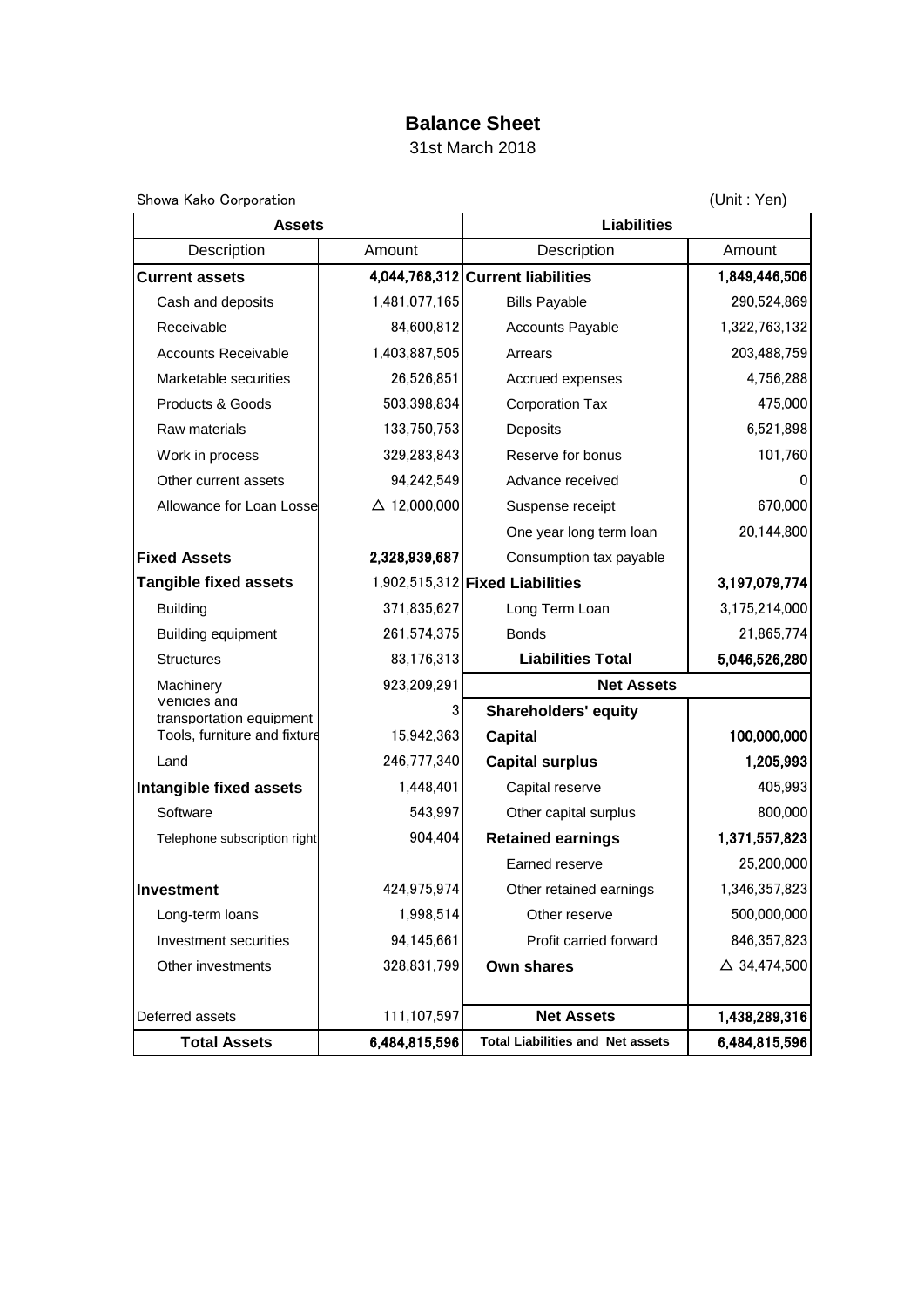### **Profit and Loss Statement**

From 1st April 2017~31st March 2018

| Showa Kako Corporation                            |               | (Unit: Yen)   |
|---------------------------------------------------|---------------|---------------|
| Description                                       | Amount        |               |
| <b>Sales</b>                                      |               | 9,342,425,621 |
| Cost of goods sold                                |               |               |
| Opening Inventory                                 | 439,079,708   |               |
| Current term cost of production and total p       | 8,289,000,826 |               |
| Total                                             | 8,728,080,534 |               |
| <b>Closing Inventory</b>                          | 503,398,834   | 8,224,681,700 |
| <b>Gross Profit on Sales</b>                      |               | 1,117,743,921 |
| Sales and general administrative expenses         |               | 785,246,209   |
| <b>Operating Profit</b>                           |               | 332,497,712   |
| <b>Non Opearting Profit</b>                       |               |               |
| Interest income                                   | 255,132       |               |
| Dividend income                                   | 1,896,406     |               |
| Miscellaneous income                              | 49,666,033    | 51,817,571    |
| <b>Non Opearting Expenses</b>                     |               |               |
| Interest expense                                  | 37,323,972    |               |
| Miscellaneous loss                                | 16,186,109    | 53,510,081    |
| <b>Non Operating Profit</b>                       |               | 330,805,202   |
| <b>Extraordinary Profit</b>                       | 299,999       | 299,999       |
| <b>Extraordinary loss</b>                         | 115,491,888   | 115,491,888   |
| Income before taxes                               |               | 215,613,313   |
| Corporation tax, resident tax and<br>business tax |               | 29,553,115    |
| <b>Current Net Profit</b>                         |               | 186,060,198   |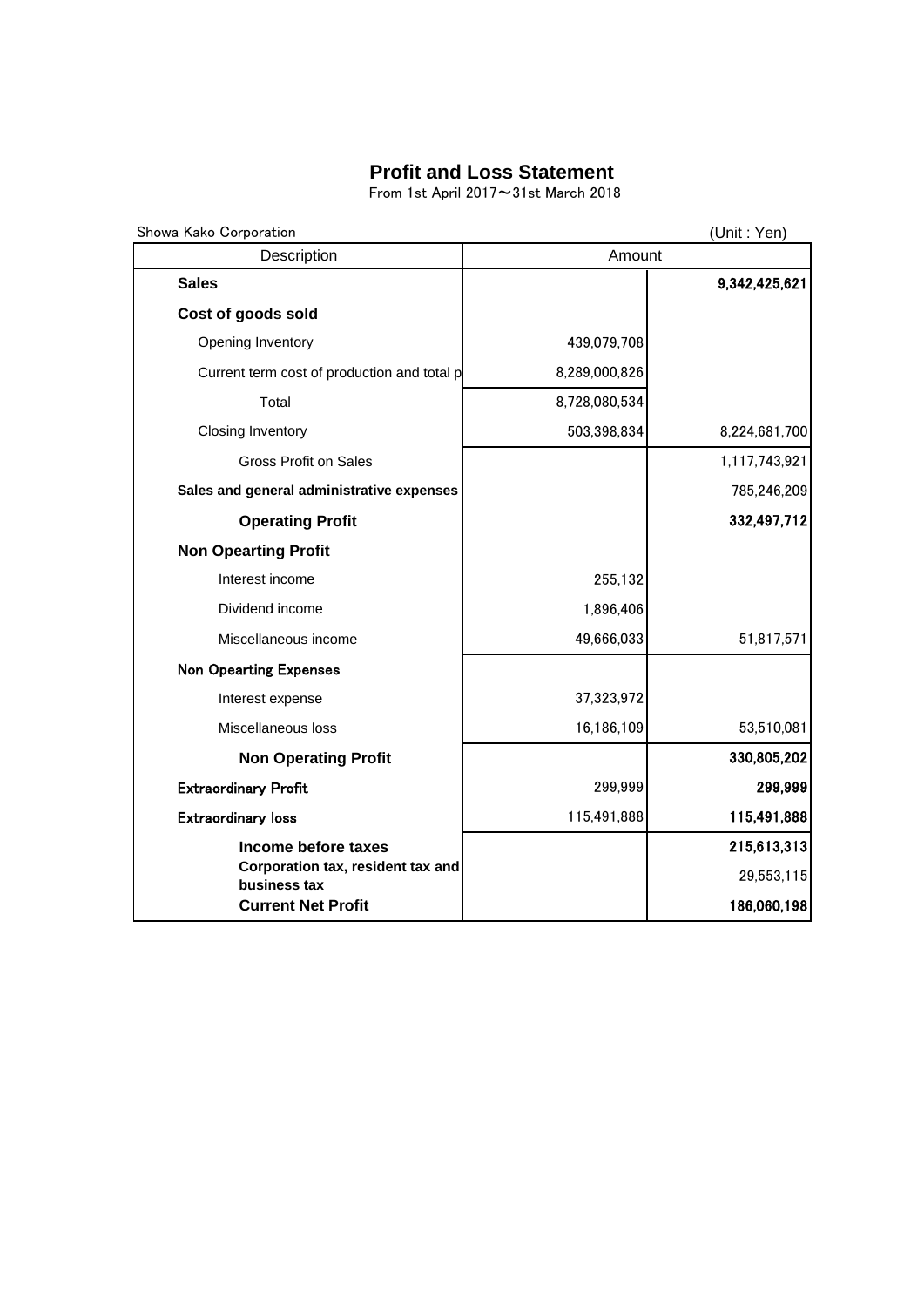## **Statement of share holder'equity**

**From 1st April 2017**~**31st March 2018**

## **Showa Kako Corporation**

|                                          | Owner's capital               |                                       |                      |                      |                                |                           |                                        |                        |                              |                        |               |
|------------------------------------------|-------------------------------|---------------------------------------|----------------------|----------------------|--------------------------------|---------------------------|----------------------------------------|------------------------|------------------------------|------------------------|---------------|
|                                          |                               | <b>Capital surplusCapital surplus</b> |                      |                      | <b>Accumulated surplus</b>     |                           |                                        |                        |                              | <b>Net-assets</b>      |               |
|                                          | Capital<br>Capital<br>reserve | Other<br>Capital                      |                      | Earned               | Other accumulated<br>surpluses |                           | Accumulated                            | Company's<br>own stock | Owner's<br>capital total     | total                  |               |
|                                          |                               |                                       | capital<br>surpluses | surplus sum<br>total | surplus<br>reserve             | General<br><b>reserve</b> | carneu<br>surplus<br>$CIE$ (nové torm) | surplus total          |                              |                        |               |
| lFirst half balance                      | 100,000,000                   | 405,993                               | 800,000              | 1,205,993            | 25,200,000                     | 500,000,000               | 660,297,625                            | 1,185,497,625          | ##########                   | 1,266,849,118          | ,266,849,118  |
| <b>Current net income</b>                |                               |                                       |                      |                      |                                |                           | 186,060,198                            | 186,060,198            |                              | 186,060,198            | 186,060,198   |
| <b>Acquisition of own shares</b>         |                               |                                       |                      |                      |                                |                           |                                        |                        | ##########                   | $\triangle$ 14,620,000 |               |
| Current term total<br>fluctuating amount |                               |                                       |                      |                      |                                |                           | 186,060,198                            | 186,060,198            |                              | 171,440,198            | 171,440,198   |
| <b>Current term end balance</b>          | 100,000,000                   | 405,993                               | 800,000              | 1,205,993            | 25,200,000                     | 500,000,000               | 846, 357, 823                          |                        | $1,371,557,823$ ############ | 1,438,289,316          | 1,438,289,316 |